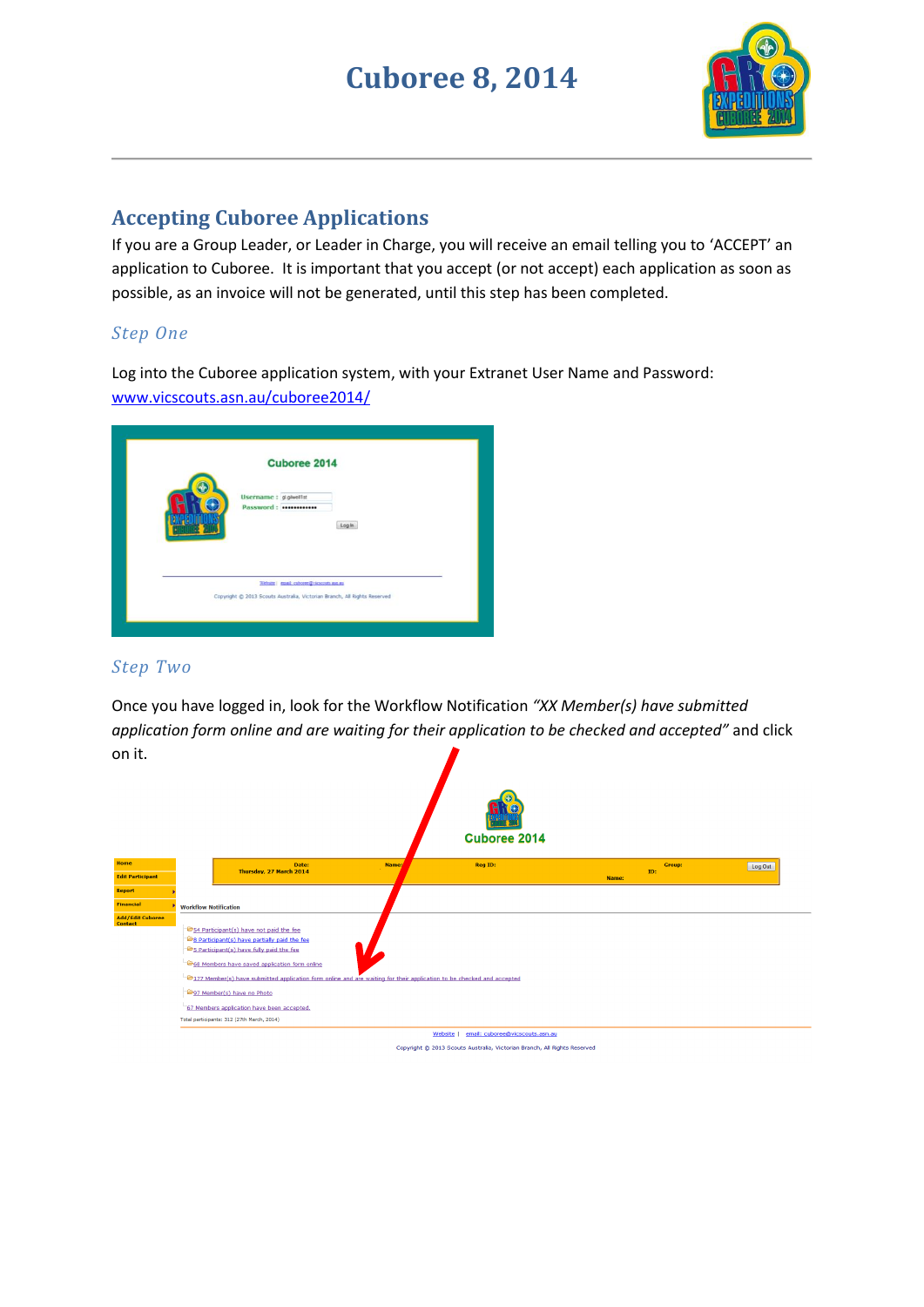## **Cuboree 8, 2014**



#### *Step Three*

Click on the "Cuboree No" link on one of the applications, a new window will open displaying the application.

|                                                            |                                   |     |                     | <b>Submitted Cuboree Applicant</b> |                |                            |                           |                                       |
|------------------------------------------------------------|-----------------------------------|-----|---------------------|------------------------------------|----------------|----------------------------|---------------------------|---------------------------------------|
| <b>Region: VIC BRANCH</b><br><b>District: VICTORIA BHQ</b> | Group: VICTORIAN BRANCH (3000000) |     |                     |                                    |                |                            |                           |                                       |
| <b>Result No.</b>                                          | <b>Member</b><br>(RegID)          | Mo. | Pack Name<br>(Role) | <b>DOB</b>                         | Age at Start   | Email                      | <b>Application Status</b> | <b>Eligible</b><br>to<br>attend<br>as |
| $\Box$ 1                                                   |                                   |     | $(-)$               |                                    |                |                            | Submitted                 | Leader                                |
| 2                                                          |                                   | 40  | $(-)$               |                                    |                |                            | Submitted                 | Leader                                |
| 13                                                         |                                   | 48  | ۰<br>$(\cdot)$      |                                    | <b>MIT MES</b> | <b>CONTRACTOR</b>          | Submitted                 | Leader                                |
| $\Box$ 4                                                   |                                   | 49  | $(\text{-})$        |                                    | $17 - 240 = 0$ | <b>SERVICE ART AND ART</b> | Submitted                 | Leader                                |
| 5                                                          |                                   | 157 | $\sim$<br>$(-)$     |                                    | $-1.001$       |                            | Submitted                 | Leader                                |
| 6                                                          |                                   | 252 | $(-)$               |                                    | $-1 - 1 - 1$   | <b>CONTRACTOR</b>          | Submitted                 | Leader                                |

#### *Step Four*

The application is displayed, click on the "Participant Status" tab

|                                                  |                                                             |                   |                                            |         |                                     |            | <b>Personal Part</b><br><b>Nars</b> |                    |                   |      |      |
|--------------------------------------------------|-------------------------------------------------------------|-------------------|--------------------------------------------|---------|-------------------------------------|------------|-------------------------------------|--------------------|-------------------|------|------|
| <b>Main Details</b>                              |                                                             |                   |                                            |         |                                     |            |                                     |                    |                   |      |      |
| <b>Membership No.(RegID)</b>                     |                                                             |                   | <b>MONTHS</b>                              |         | Enter [Get RegID]                   |            |                                     |                    | Age on 2014-09-29 | 48.5 |      |
| <b>Applicants Details</b>                        |                                                             |                   | Adult Helper                               |         | Cub Scout Venturer & Rover & Leader |            |                                     |                    |                   |      |      |
| <b>Participant ID:</b><br><b>Invoice Number:</b> |                                                             |                   | $\overline{3}$<br>$\overline{\phantom{a}}$ |         |                                     |            |                                     |                    |                   |      |      |
| <b>Pack Name:</b><br><b>Pack Role:</b>           |                                                             |                   |                                            |         |                                     |            |                                     |                    |                   |      |      |
| <b>Financial Status:</b>                         |                                                             |                   | N/A                                        |         |                                     |            |                                     |                    |                   |      |      |
| <b>Status: Submitted</b>                         | You are eligible to attend either as a Leader or as a Rover |                   |                                            |         |                                     |            |                                     |                    |                   |      |      |
|                                                  |                                                             |                   |                                            |         |                                     |            |                                     |                    |                   |      |      |
| Applicant Details                                | Emergency Contact                                           | Transport Details | Uniform                                    | Medical | Work Preference                     | Day Attend | Terms & Conditions                  | Participant Status |                   |      |      |
|                                                  |                                                             |                   |                                            |         |                                     |            |                                     |                    |                   |      | Next |
| <b>Applicant Details</b>                         |                                                             |                   |                                            |         |                                     |            |                                     |                    |                   |      |      |

### *Step Five*

Change the drop down field from 'SUBMITTED' to 'ACCEPTED', and answer the questions in section 2.

| <b>Transport Details</b><br>Work Preference Day Attend<br><b>Emergency Contact</b><br>Medical<br><b>Terms &amp; Conditions</b><br><b>Applicant Details</b><br><b>Participant Status</b>                                                                                                                                                                                                                                                                                                                                                                                                                                                                                                                                                                                                                                                                                                                                                                                                                                                                                                                                                                                                                                                                                             |                                                                                                                                                     |  |  |  |  |  |  |  |
|-------------------------------------------------------------------------------------------------------------------------------------------------------------------------------------------------------------------------------------------------------------------------------------------------------------------------------------------------------------------------------------------------------------------------------------------------------------------------------------------------------------------------------------------------------------------------------------------------------------------------------------------------------------------------------------------------------------------------------------------------------------------------------------------------------------------------------------------------------------------------------------------------------------------------------------------------------------------------------------------------------------------------------------------------------------------------------------------------------------------------------------------------------------------------------------------------------------------------------------------------------------------------------------|-----------------------------------------------------------------------------------------------------------------------------------------------------|--|--|--|--|--|--|--|
| <b>PARTICIPANT STATUS</b>                                                                                                                                                                                                                                                                                                                                                                                                                                                                                                                                                                                                                                                                                                                                                                                                                                                                                                                                                                                                                                                                                                                                                                                                                                                           |                                                                                                                                                     |  |  |  |  |  |  |  |
| <b>1. Current Participant Status</b>                                                                                                                                                                                                                                                                                                                                                                                                                                                                                                                                                                                                                                                                                                                                                                                                                                                                                                                                                                                                                                                                                                                                                                                                                                                |                                                                                                                                                     |  |  |  |  |  |  |  |
| tus Des<br><b>Status</b><br>in means "WE WANT YOU" but you have not yet applied. This includes Cub, Venturer Scouts, Rover Scouts, Leaders and other registered Adults.<br>Submitted<br>cal: This means you are eligible and you have applied on line, but either you saved your application wanting to come back to it before submitting it or you may think you have submitted your application but the system saved<br>Saved<br>Submitted<br>Submitted: This means that your application was successfully submitted and you received two (2) emails one saying that you had successfully submitted the application, the other was an invoice for the Camp Fees you now owe.<br>Accepted<br>Accepted: This means that the application form is complete and that the applicant has complied with the eligibility requirements of the event.<br>Not Accepted<br>Admin Accepted: This means that the application form is complete and that the applicant has complied with the eligibility requirements of the event and finalised by Admin.<br>Admin Pending: This means that the application form is on hold by the admin.<br>Not Accepted: This means that your Group Leader or Leader in Charge still requires some further information before they can accept your application. |                                                                                                                                                     |  |  |  |  |  |  |  |
| 2. Group Leader/Leader In Charge/Admin Eligible Check for Accepting Application                                                                                                                                                                                                                                                                                                                                                                                                                                                                                                                                                                                                                                                                                                                                                                                                                                                                                                                                                                                                                                                                                                                                                                                                     |                                                                                                                                                     |  |  |  |  |  |  |  |
| . Has the application been correctly filled out ?<br>. Has the applicant complied with all of the requirements of eligibility ?<br>. Do you believe the applicant is capable of successfully attending Cuboree ?<br>. Is the photo correctly identified and of acceptable quality ?<br>. Has the applicant supplied a doctors letter with sufficient information to manage any special condition ?<br>. Has the applicant supplied any Independent Traveler Form? "Admin Editable Only                                                                                                                                                                                                                                                                                                                                                                                                                                                                                                                                                                                                                                                                                                                                                                                              | $@$ No<br>O Yes<br>$@$ No<br>O Yes<br>$@$ No<br>C Yes<br>$O$ Yes<br>$@$ No<br>O Yes<br>© No.<br><b>ONA</b><br><b>ON/A</b><br>○ Yes<br>$\bigcirc$ No |  |  |  |  |  |  |  |
| 3.Comments:                                                                                                                                                                                                                                                                                                                                                                                                                                                                                                                                                                                                                                                                                                                                                                                                                                                                                                                                                                                                                                                                                                                                                                                                                                                                         |                                                                                                                                                     |  |  |  |  |  |  |  |